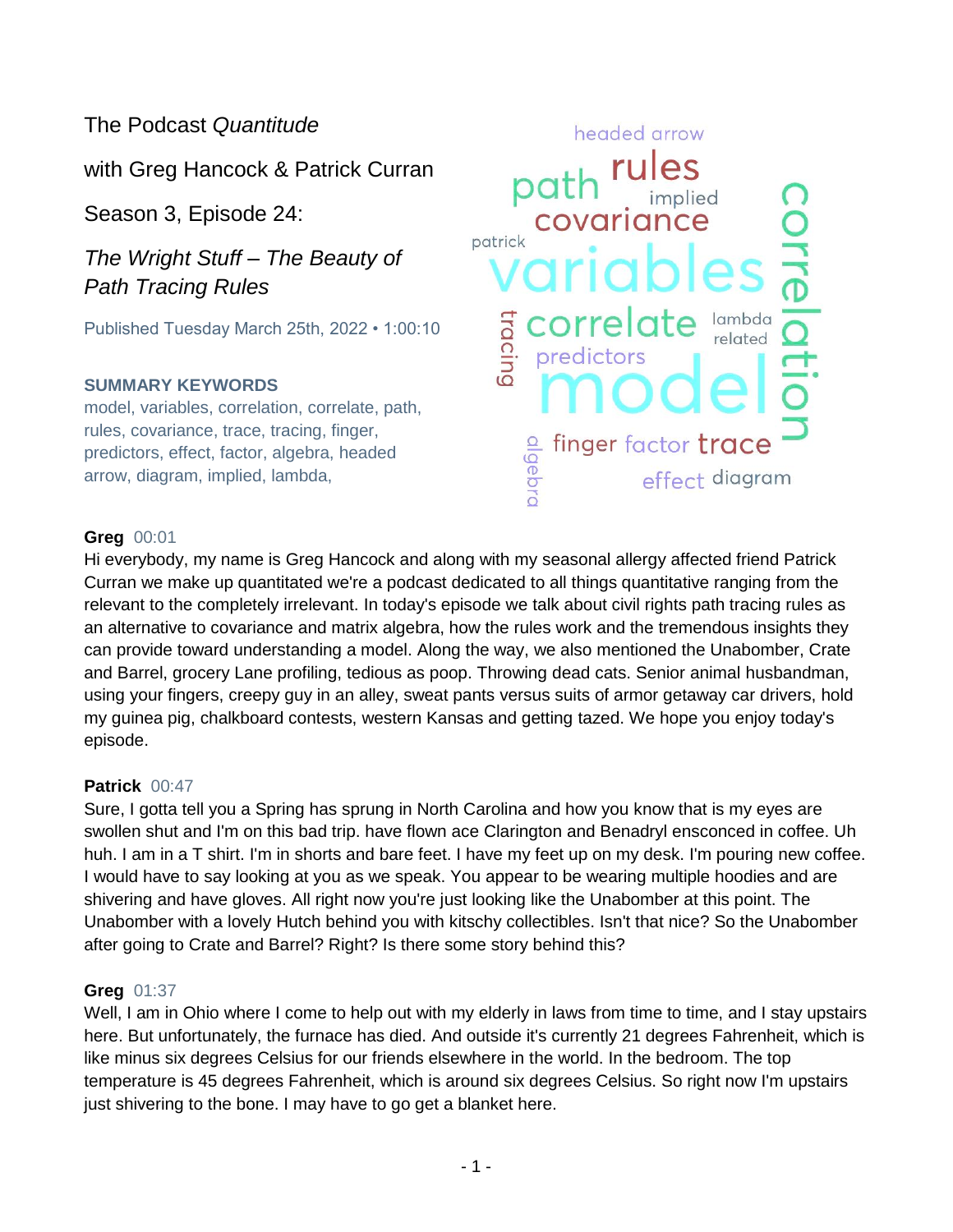### **Patrick** 02:11

Yes, he shivering needs a blanket and for our friends elsewhere. That means he's whining like a big baby. Whatever, just suck it up and get to work, dude.

### **Greg** 02:22

But anyway, I'm here helping out and I will go to the grocery store in a little while. The grocery store here there's one lane, unlike at home where there's like eight lanes. And I don't know about you, I have this habit of looking to see which lane I should be in all the time. And then sometimes I'll zip over to another lane because I think it's moving faster. Try to figure out the average age of the customers in line to see which one might move faster.

### **Patrick** 02:46

You're profiling. That's what you're doing your lane profiling in full

### **Greg** 02:50

recognition of the fact that other people are doing that to me. But invariably, you know, what happens is I look back at the lane that I moved from, and I would have almost always already been through. If I just stick where,

### **Patrick** 03:03

oh, it's an absolute rule. Yeah, you change lanes in heavy traffic, and the guy behind you is gonna pass. It's a law of life.

#### **Greg** 03:10

I used to drive my dad a lot of places and my dad was just the sweetest, quietest, most patient guy. But he got so mad when we would be out driving. I remember I was driving him someplace one time, he was in the passenger side, we were on the Baltimore beltway. And we were at a standstill. And this guy in a truck was just weaving in and out of lanes going up on the shoulder coming over my dad's in the passenger side. Just so angry at that guy who seemed to be taking advantage of the system and all the injustice is of 80 plus years come to that moment for my dad. And eventually when we make it up a little bit farther on the beltway, we're sitting right next to him. And my dad realizes that because the guy's truck is unmistakable. It's a hot day, you know, I've got the window down, and my dad from the passenger seat leans across me flips the guy off and goes, you can't you can't do that. Well, I am driving, again, really mild mannered peaceful guy. And I really don't want to have a throw down on the side of the bottom floor. But I just like the justice of the fact that the guy had been all over the place. And in the end, you know what, he's just right next to us,

#### **Patrick** 04:27

all of us at one point or another have thought, hey, I got a shortcut. Hey, there's an easier way of doing this. And then it turns out to be 10 times harder than if we had just sat down, rolled back our sleeves and done what needed to be done. And that's kind of what we're going to talk about today. It is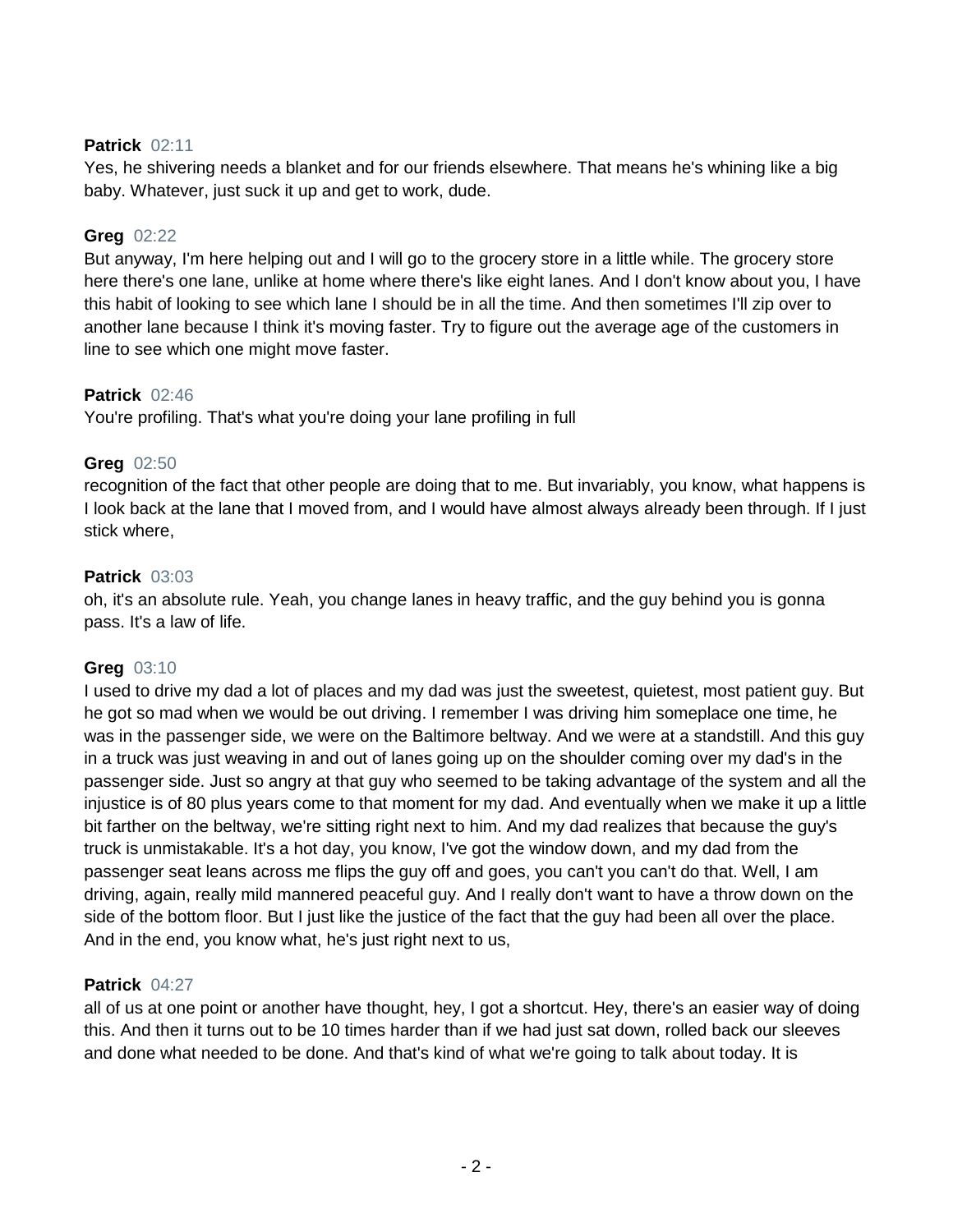#### **Greg** 04:45

and for all these shortcuts, they're really turned out to be long cuts. Let me just say that there is one short cut that I think is infinitely better than the long cut or whatever. And that has to do with a little corner of Our world of structural equation modeling. So without giving it away yet, although I think we gave it away last week, in structural equation modeling the way you and I practice it, it is also historically referred to as covariant structure modeling, because so much of what we do is try to propose a model that explains why variables covary the way they do, or why variables vary the way they do as a whole system. So there are a lot of moving parts just in this covariance structure, not to say anything of an accompanying mean structure that we could get into. But even if we simplify that, and say rather than variance and covariance, even think about it, correlational Lee, you've got a whole system of I don't know, 20 variables, 30 variable, however many you might have. And we ask why do those variables correlate the way they do? I mean, you've got this monster of a model sitting there right in front of you. That's a lot of moving parts to try to think about and keep track of,

#### **Patrick** 05:52

you know, what's interesting, Greg is there are different ways that you can think about these models, even though they all are doing exactly the same thing. There are some black box kind of instruction out there where it's like luck, don't worry, your pretty little head. But here's your model, here's your chi square, do everything you can to get an RMSEA of point oh, four, nine, and you're off to the races. So kind of model a model B is a little bit like I was born and raised, which is starting with what are called path tracing rules. And that's what we're going to talk about in this episode. That's going to be our shortcut that has a lot of glorious advantages. And the third one that we can talk about briefly here, which is covariance algebra based, for those of you who haven't been exposed to this covariance algebra is a flavor of scalar algebra that we talked a little bit about in the first matrix episode. But it is with random variables. So certain new rules apply. And Dave Kenney in his 1979 book has a really wonderful chapter on this can Bolin in his 1989 book has three or four pages that are very, very clear. So what we're trying to do in SEM is parameterize, our model in a way that reproduces our variance covariance matrix as closely as possible with respect to what we observed in the sample now means also come into this but we'll focus on variances and covariances here, now picture a model where you have two predictors x one and x two. Now picture in your mind, you have COV(x1,x2) -- what's the covariance between x one and x two? Well, it is the covariance between x one and x two, it takes on the sample value, because it's not a dependent variable.

#### **Greg** 07:40

Yeah, the models not trying to explain why they covary just allow them to Now picture y one

#### **Patrick** 07:45

and y two. Right now, they're both dependent variables. And they can be dependent in any way that you want. Maybe they're indicators on a factor, or maybe they're in a path model where you have different predictors. But now picture COVID y one, y two, well, we can actually write an equation for y one, and we can write an equation for y two.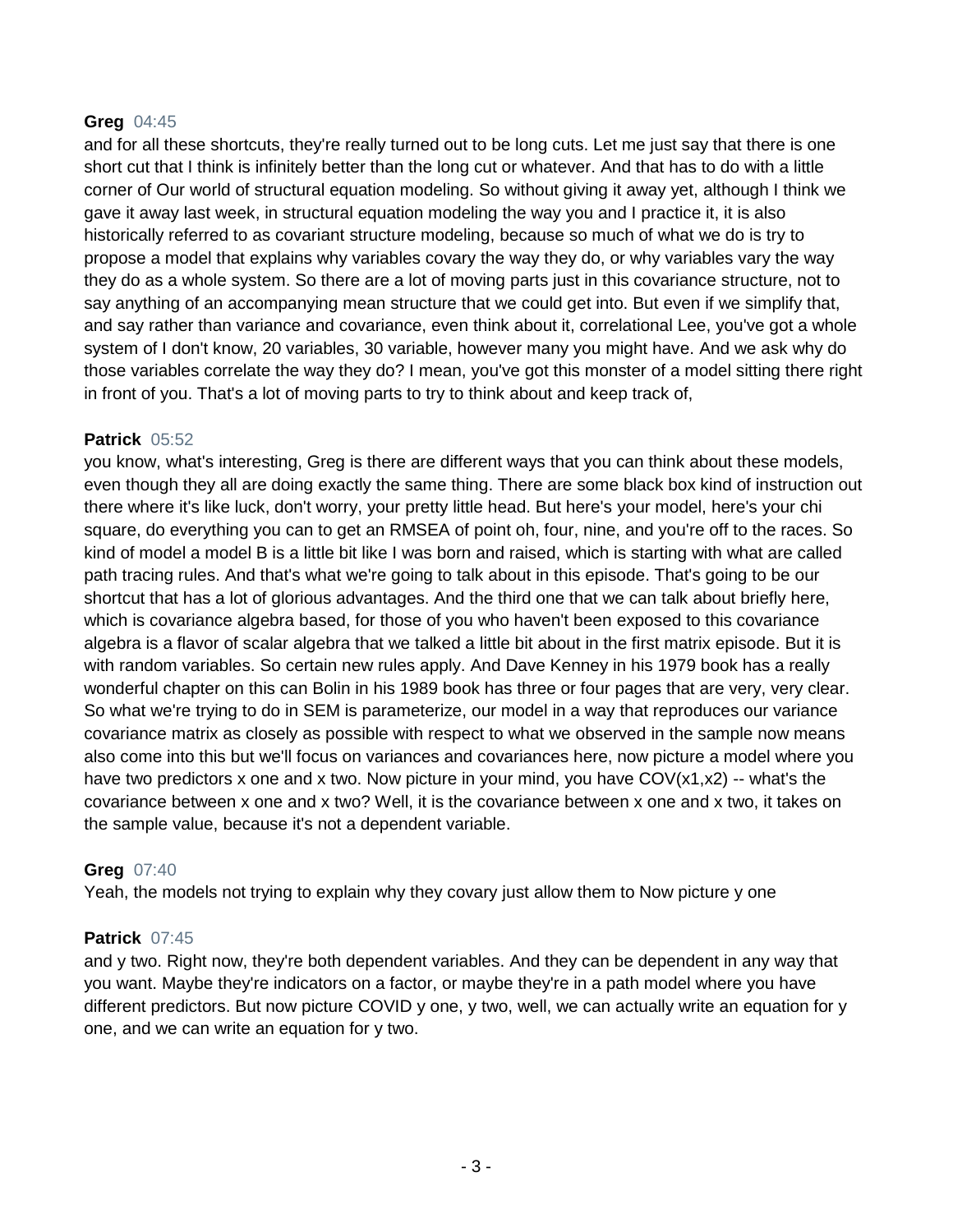#### **Greg** 08:03

So the basic idea here is that if y one is a function of other things, and y two is a function of other things, then how y one and y two covary will be a function of the characteristics of those elements that went into making up y one and y two.

#### **Patrick** 08:16

And like any good mathematics, there's a set of rules. There are different ways of presenting it again, I really like how Dave does it in his correlation and causality book, he has a whole chapter on covariance algebra, but when you lay out these rules, then you can take this covariance between these two, what are now equations y one expressed as a function y two expressed as a function, and you can distribute things, you can factor out things, things go away, and then you're left with what is the model implied covariance between y one and y two, given how you structured your own model, right, that's what SEM is doing. It's doing this covariance by covariance variance by variance. It's freakin tedious as poop is the technical term is poop tedious can be very tedious.

#### **Greg** 09:10

That is a new level of disclosure.

#### **Patrick** 09:13

Now to be super clear, you get such a good understanding of what the model is doing. It is absolutely beautiful. What it didn't do for me was give you that 30,000 foot visual, though, totally, you're saying this variable that lives way over here in the model is actually correlated with this other variable that lives way over in this other part of the model. And you can do that through the covariance algebra, but Oh, I'd rather use my fingers.

#### **Greg** 09:46

Exactly right. This is an example of where we can get really good at doing things in the weeds, right? That's what these rules are these covariance algebra kinds of rules, but it's so easy to lose sight of what you're doing. So when you say you want to use your fingers I love that because to me, what you're saying is, you actually want to start touching what's going on in the model, so you can understand it a lot better. Exactly. And so we're going to go back to really the early 1900s, over 100 years ago, and over the summer, you and I talked about school, right? And school, right laid the foundations for all of this stuff. And I think some of the ideas that he had very early on, which we could look at as very elementary, I think they are as insightful as hell, and really worth resurrecting because I think people aren't exposed to some of his foundational ideas that really help you to touch and understand what's going on in any model.

#### **Patrick** 10:40

And to do that, I think we can go back to our friend, the path diagram, Oh, I love them. I know right? One of the beauties of SEM is it is so amenable to a visualization of what we're trying to do. FCM just lives within a path diagram.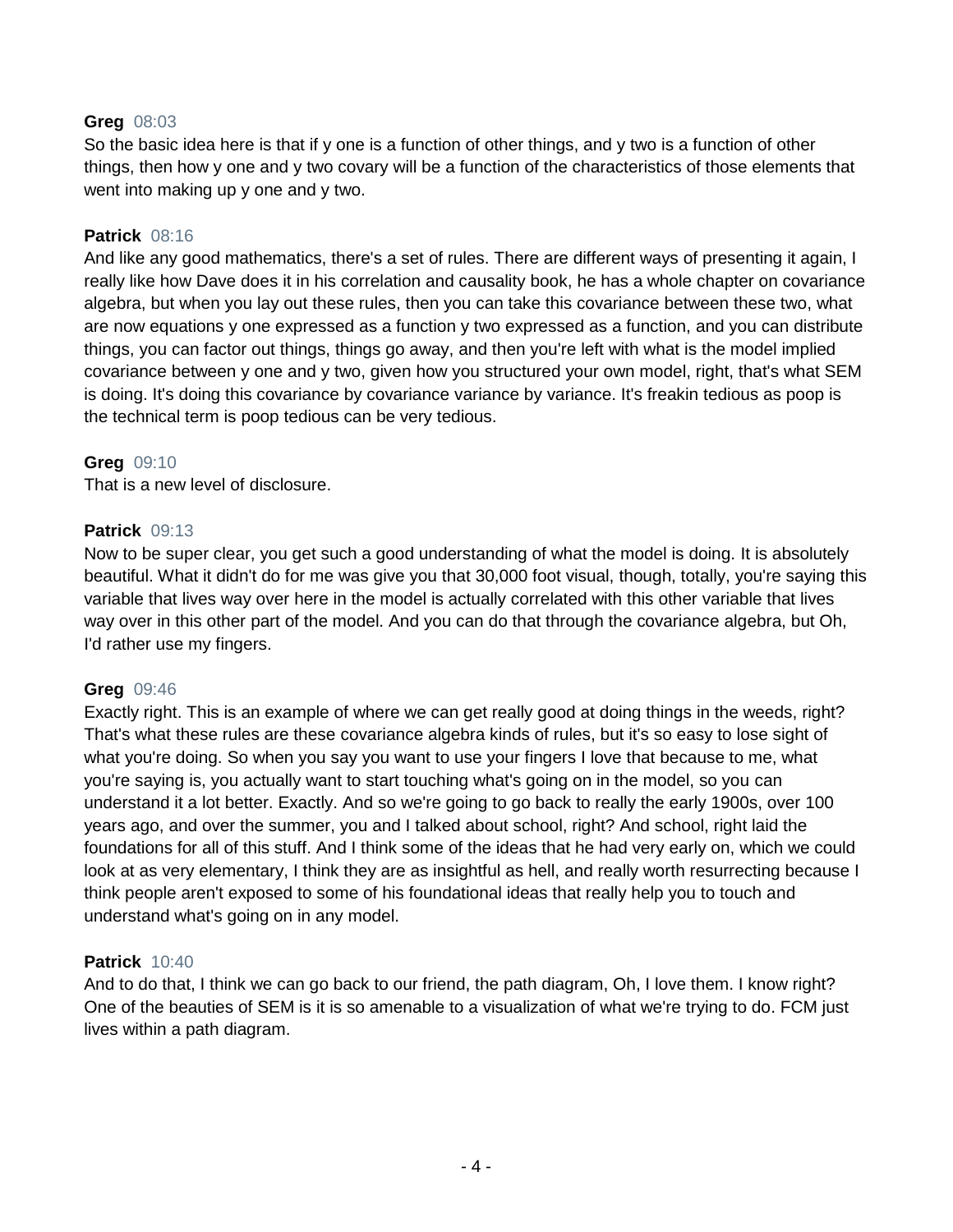#### **Greg** 11:00

Alright, so to make sure that everybody's on the same page here, let's just talk about the basic building blocks of these path diagrams. And honestly, if just about anybody out there goes to a journal in their field and throws a dart in an article and then opens it up, you're probably going to find some version of a path diagram. And the path diagram is going to be a way of communicating your beliefs about a system of variables. And some of those variables might be measured, some of them might be latent. When there is a box, a box represents a measured variable, something that you observe something that if you go to your data file, you actually have scores for people on there might be some missing data, but you have scores for them. So things in boxes, rectangles, squares are going to represent measured variables, and how we connect those will reflect our particular beliefs about how they're related in whatever mechanism we think is operating. For some of you out there, you might not refer to those boxes as variables, you might call them nodes, you might call them vertices. For our purposes, we're going to use the traditional path tracing language and refer to those as variables. And then how do you connect those variables? Well, there are two types of connectors that we tend to use in the system that we're talking about. One is a one headed arrow, a single headed arrow that communicates your belief about causality, that the variable at the beginning of the arrow is hypothesized to have a causal bearing a direct effect on the variable at the other end of the arrow, we call them arrows or paths. Sometimes they might be called edges or arcs, but we're going to refer to them here as single headed arrows. And the other type of connector then is a two headed arrow, a two headed arrow does not repeat does not mean that you think the two variables at either end have an influence on each other. A two headed arrow means that you have a theoretical reason to believe that two variables are related to each other, but not because one causes the other. It's usually because there's some mechanism outside the model that you believe is operating to give those covariation or correlation, when we start to get a little bit more daring, and believe that there are variables operating out there that we don't have direct access to, we introduce circles or ellipses. And those represent our latent variables, things that we can't see. But we really think that they're an integral part of the mechanism that's operating a part of the explanatory mechanism as to why the variables we are able to observe that we are able to hold in our hand actually correlate with each other, or covary with each other. So we have boxes, and we have circles, and we have single headed arrows and we have double headed arrows, there is another symbol that creeps into these models, in fact, plays a really, really important role in some of these types of models. And that would be a triangle, usually a representational convention for being able to bring the mean structure into our models. So when we're not just interested in understanding how variables vary in covary, or correlate, but are interested in the amounts of those variables, then a triangle which often has a one sitting inside, it allows us to be able to model intercepts and means associated with both measured variables and latent variables. We are not talking about those here in this particular episode. Although the path tracing that we're going to get into can have implications for and relate to those kinds of things. We're going to keep it at the level of the covariance or correlational structure that we've been talking about. So far.

#### **Patrick** 14:13

All of us to varying degrees are familiar with path diagrams, as Greg said, you would throw a dart for some reason I tend to throw dead cats is you throw a dead cat at a journal. And there's a path diagram. No cats were harmed in the making of this episode.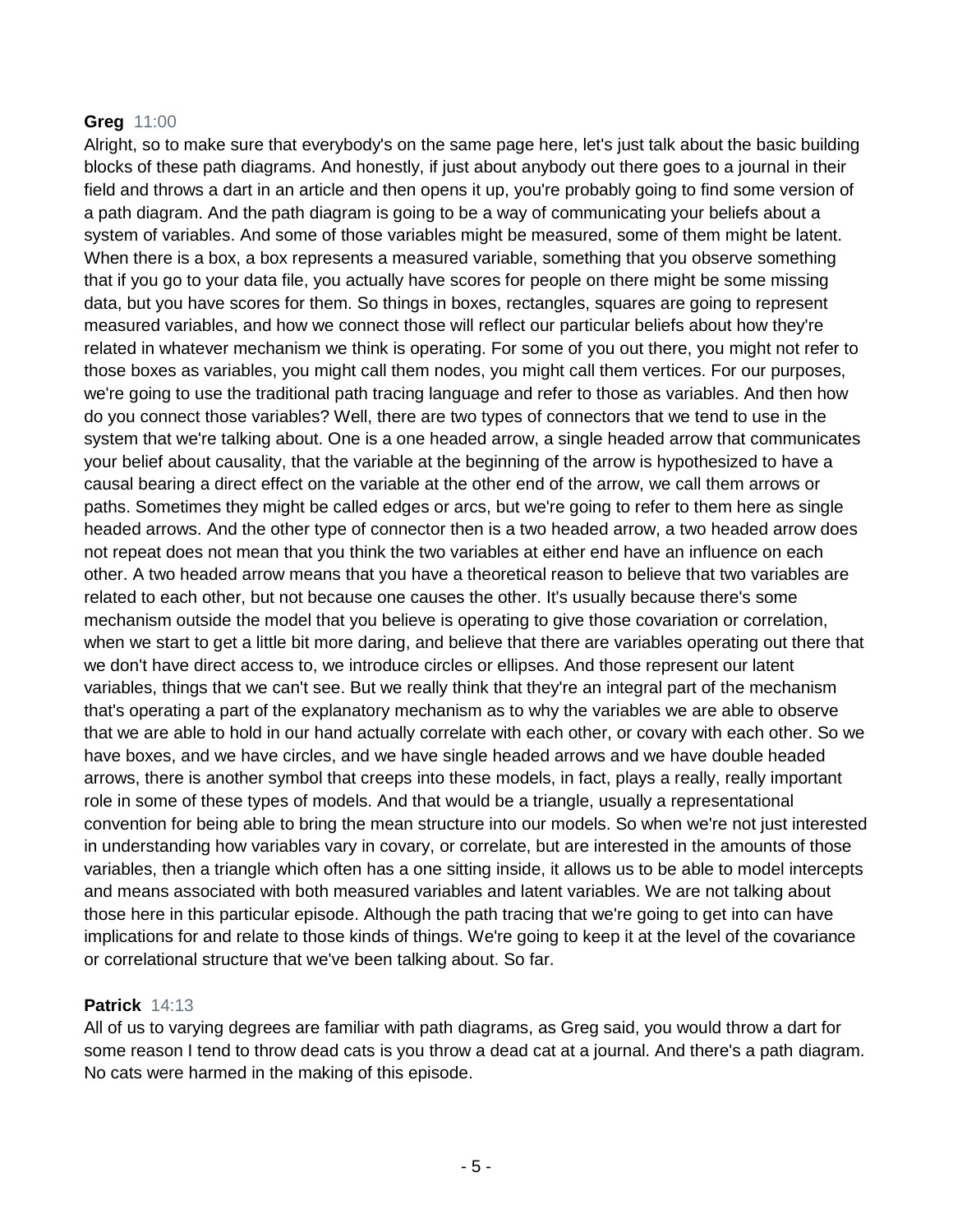#### **Patrick** 14:31

Well, there are huge advantages to these. What is often used and I would say almost exclusively used in applied work is a path diagram is used to convey the subsequent model of interest, what are the predictors? What are the outcomes? What are indirect effects? What are latent factors, and this is a brilliant use of these. And indeed, I think that a path diagram is often what makes us seem so much more accessible in an applied setting. You can see what your model is implying from a substantive standpoint. But I feel like there are several generations of researchers who for various reasons, didn't get that same training, that these path diagrams, when properly constructed, are actually isomorphic with the equations that define the model. That is, if you have a properly defined path diagram, that implies the equations that govern the model, and the equations that govern the model, define the path diagram that goes with it, you can go back and forth. But maybe the most magical thing goes back to the 1920s. That using boxes and arrows and circles, and using our two index fingers, we can use a set of tracing rules. That gives us the covariance algebra. For every model implied relation in our set of observed variables, it is freakin magic, I had a really funny experience where Ken Bolan and I years ago, were working on a project together, and we were up on a big chalkboard, there wasn't even dry erase, it was just an old school chalkboard. And we were trying to figure out the identification of a model. And on the left hand side of the board, he was doing the covariance algebra. And on the right side of the board, I was frantically doing path tracing rules. And we were having this almost race. And it was just really funny as I've got my index fingers, as I'm tracing through this really complicated model. And I don't teach that to my own students. So I met with a student not long ago who had a complicated model, and it wasn't fitting and they have this big modification index that indicated misspecification. And I looked at the path diagram, and I said, well look at the tracing rules. The variable wants to go through here, but you're not allowing it. And they looked at me a little glassy eyed and said, I'm sorry, I don't know what tracing rules are. And I'm like, Oh, my God, who taught you SEM, and they looked at me glassy eyed and said, yeah, it was you.

#### **Greg** 17:07

Alright, well, this is your time to atone, then let's go,

#### **Patrick** 17:09

oh, no, I don't atone. No, no, I'm sorry. Okay. So why do we care, because if you have parental substance use disorder at the left hand side of your path model, and you have adolescent substance use way at the right hand to your model, and you have a field of mediators in between the two path tracing rules, like you understand all the ways that the parent predictor is influencing the child measure as it travels through this set of observed variables, right. So as every listener is fully aware, this entire arc of conversation inevitably leads us to guinea pigs. Now,

#### **Greg** 17:56

obviously, it's all about guinea pigs. So for those of you who didn't listen to our summer episodes, first of all, shame on you.

#### **Patrick** 18:03

Shame on you. Anyway, guinea pigs,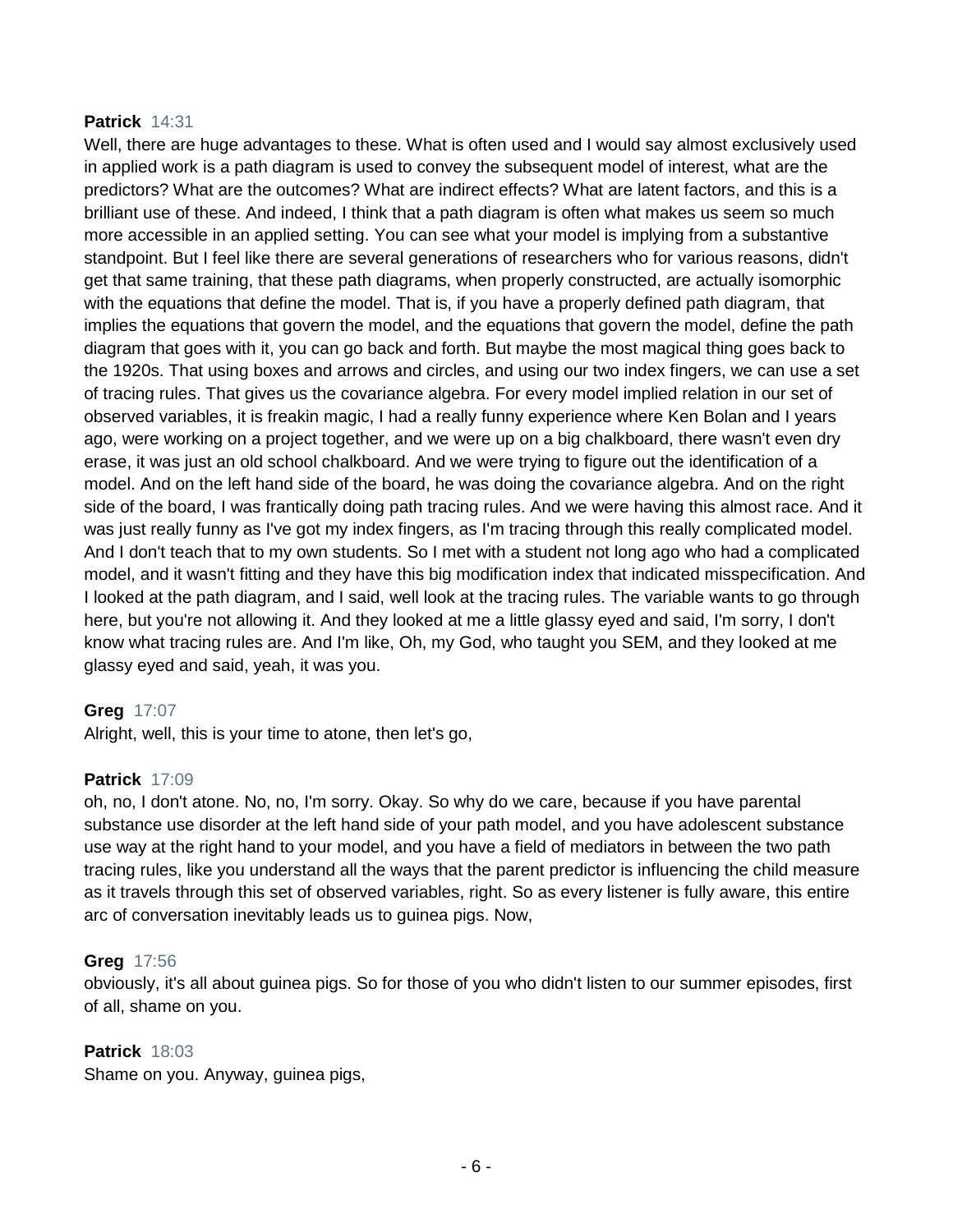#### **Greg** 18:07

guinea pigs. Yeah. So path analysis, or as it was called the method of path coefficients, was developed by Sewell right. And we talked about school, right, a bit in the third of our summer episodes, the Summer of Love Episode. I know how you like that. So I'm not going to go back and rehash everything that we talked about there. But if you want to know why Patrick is talking about guinea pigs, and even more why he could have said guinea pig fetish, then you should go back and listen to that.

#### **Patrick** 18:35

Right? Not me, can we please clarify that?

#### **Greg** 18:40

Sewer right, developed this method of path coefficients in the 19. Teens actually, and codified it really, really nicely in a paper in 1921. And again, in 1934. His title when he was writing, which I love, was it he was the senior animal husbandman in animal genetics, at the Bureau of Animal industry in the United States Department of Agriculture, that was his title. And in the first paper that he wrote in 1921. Here's the setup that he gave, the present paper is an attempt to present a method measuring the direct influence along each separate path in a system. And that's a finding the degree to which variation of a given effect is determined by each particular cause. The method depends on the combination of knowledge about the degrees of correlation among the variables in a system with such knowledge as may be possessed of the causal relations. So he was coming up with a system for you to understand for you to keep track of for you to reckon why variables correlate the way they do, and in some cases don't correlate at all.

#### **Patrick** 19:41

And this was 100 years ago. This is the genesis of a set of heuristics of rules, that if you lay this out in this particular way, in terms of a path diagram, if you do the following, this is what your model is implying. It's really a rule markable work,

#### **Greg** 20:01

it is beautiful. And he came up with what have come to be called Rights rules or rights rules of path tracing. When I went through his work, I didn't find them so clearly articulated as they are now, but wasn't like they were buried in a footnote like Spearman did.

#### **Patrick** 20:14

The invention of factor analysis footnote to table

#### **Greg** 20:19

six. Yeah, if you go through and you read write stuff, you can pull out these particular rules, and they have been tightened up over the years.

#### **Patrick** 20:29

Again, going back to Dave, Kenny's book correlation and causality. He has a chapter on covariance algebra, and then he moves into path tracing rules. And Dave has a beautifully concise and elegant statement about these tracing rules. Dave focused on standardized effects. So correlations. Now all of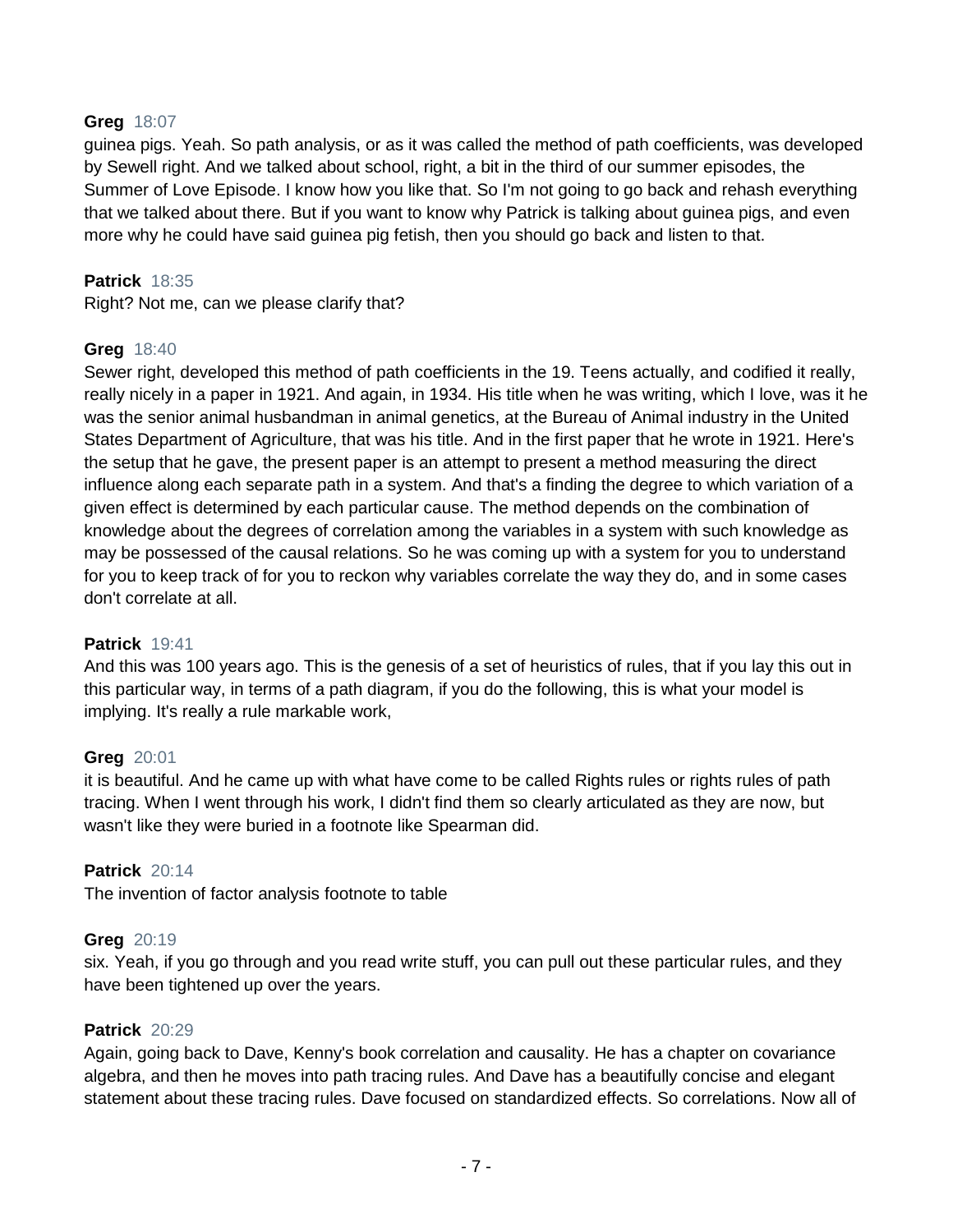this stuff scales up to variances and covariances. But we're going to focus on the standardized like Dave did. So here's out of his book, The tracing rule is a simple non mathematical rule, the correlation between x sub i and X sub j equals the sum of the product of all the paths obtained from each of the possible tracings between i and j, the set of tracings include all the possible routes from exabyte X sub j, given that A, the same variable is not entered twice, and B, a variable is not entered through an arrowhead and left through an arrowhead. That's it. That is the distillation of writes tracing rules for standardized effects.

### **Greg** 21:34

So you pick any two variables, and we ask why do those two things correlate? And what right said and what Kenny really nicely crystallized is that how two variables correlate are going to be a function of different ways in which those variables are connected in the context of your path model. And these rules layout, what will define those legal ways. So help us get into this, okay,

### **Patrick** 21:54

what we're doing here is you're looking at your path model, whatever it might be, it might be a three mediator path analysis, it might be a bivariate, latent growth curve model. And what we're going to do is progress science through index fingers. So everybody hold up your left index finger, unless you're driving, everybody hold up your right index finger,

## **Greg** 22:16

like you haven't driven with your knees. It's,

### **Patrick** 22:19

yeah, never mind, what we're going to do was walk up to the whiteboard with our index fingers, and we're going to put one finger on one variable. And we're going to put another finger on a second variable and path tracing rules are going to allow us to rebuild the model implied correlation between those two variables. Now, we could do it with covariance algebra, we could do it with matrix algebra, but we're going to do it with our fingers. Now, use whatever analogy you would like. I love the Odyssey. Alright, so what we're going to do is we're going to hold one finger still, and the other finger is going to travel to meet it. It could be Odysseus, it could be my Lo and Otis, you know, like Disney.

### **MovieClip** 23:06

Milo, I notice that traveling far away from home. And the only way back is together. Oh, not my low Notice again,

### **Patrick** 23:15

it could be the Wizard of Oz, Dorothy is trying to get home is no please night. What do you got Hancock?

### **Greg** 23:25

How about Patrick trying to get back to his dorm room during college on a Saturday at 3am.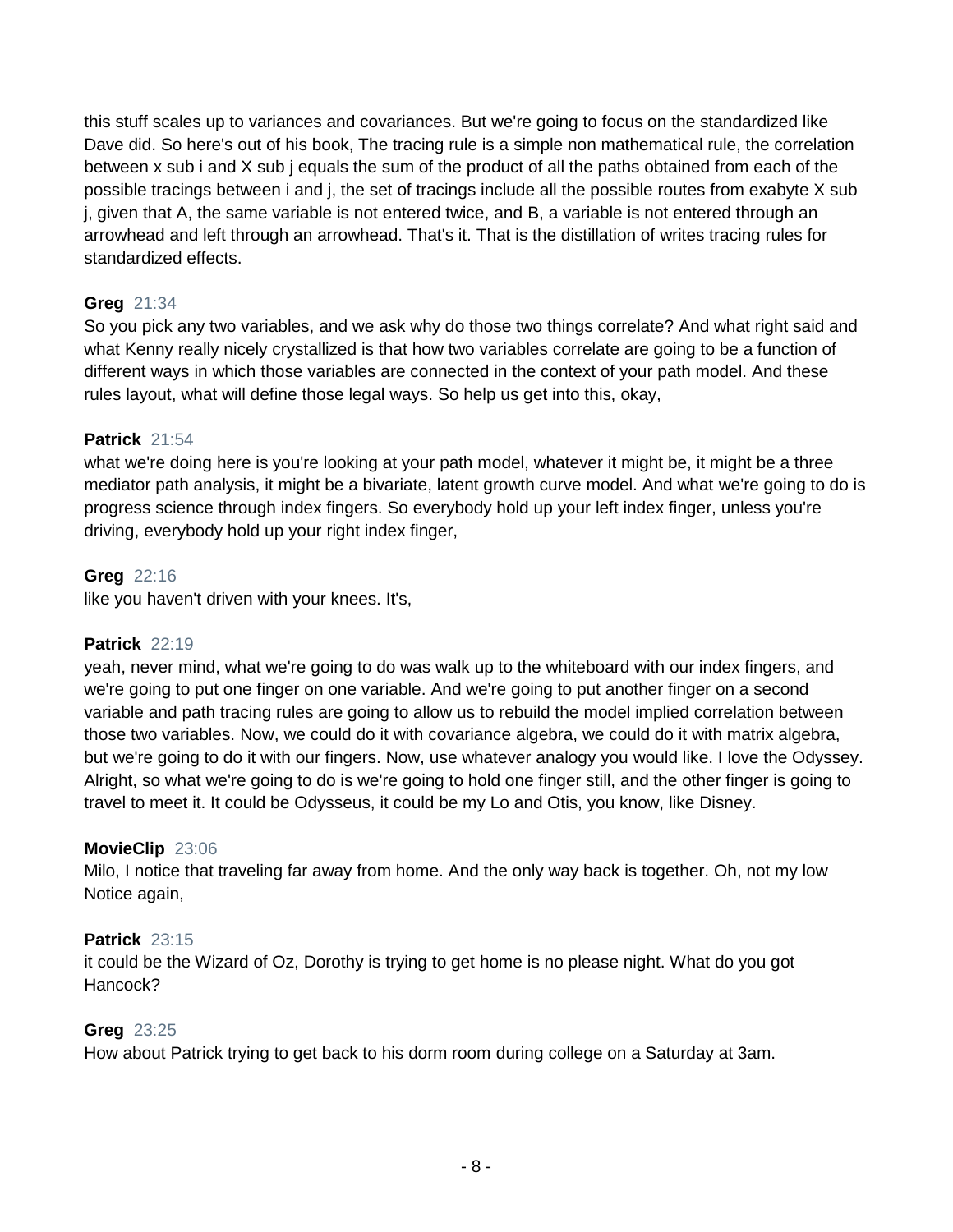#### **Patrick** 23:30

Okay, we're not going to get that complicated.

### **Greg** 23:32

This is much simpler. This is a

#### **Patrick** 23:35

much simpler problem. Anyway, you've got one finger on one box and one finger on another box and you want to get from one to the other one finger is going to stay still the other finger is going to move, we can expand rights rules and Kenny's rules just to be a little bit more explicit in the things you can and can't do. Now, let's not forget our motivating goal, what we want to do is do a trace and a long that trace following these rules, we're going to pick up coefficients, maybe their regression coefficients, maybe it's a correlation. But as we go along a trace, we're going to gather those together and multiply them together. And the product of all of those coefficients is going to represent that first trace. Now, depending upon the model, that may be the only trace, but there might be another trace to get from one variable to the other. We're going to pick up the coefficients along the way and multiply them. And we're going to add that to the first trace. And we're going to do that for all the traces that are possible following the rules.

#### **Greg** 24:41

Yeah, two variables can correlate for more than one reason and that's what we're tracking here.

#### **Patrick** 24:45

Alright, so I'm going to do a couple of rules and then Greg can do a couple of rules. So we got to finger one place on the board. We got a finger on the other place on the board. We're going to hold one finger stable and the other one is going to be trying to find their way back home. Rule number one and we're going to Start by saying depending on the trace, because this depends on the characteristics of the model and what you're trying to achieve, you might choose to start going forward with your finger. Alright, so my left hand is on a box, my right hand is on a box. And I'm going to start moving forward down single headed arrows from one box to the next box moving forward, you can do that you know what, you can go forward as many times as you want. You know what the problem is, once you start going forwards, you can't go backwards, and you can't go across a double headed arrow. So once you're moving forward, you can only go forward, although you can go as long as you want. Yep. But you can't go backwards, and you can't go over a double headed arrow. Alright, So rule number one, once you start going forward, that's all you can do. Rule number two, you might, for various reasons, choose to start going backwards. So what backwards means is that we're leaving a box at the arrowhead, and we're just moving backwards from there. Alright, here's what's cool. You can go backwards all afternoon, as many backward arrows that you want. But here's the cool thing, you can actually do one of three things as you're moving backwards, you can go backwards, and if my lower notice, get back to your finger, you can just stop. Alright, so back, back, back, back, back back stop. You can go backwards, back, back, back, back back. And then you can start going forwards again. Oh, that's cool. So you can go backwards and then forward. But rule one applies to going forward once you start going forward. That's it, buddy. That's all you can do. Alright, so you can go backwards and stop, you can go backwards and forward. Or you can go backwards and span a double headed arrow, you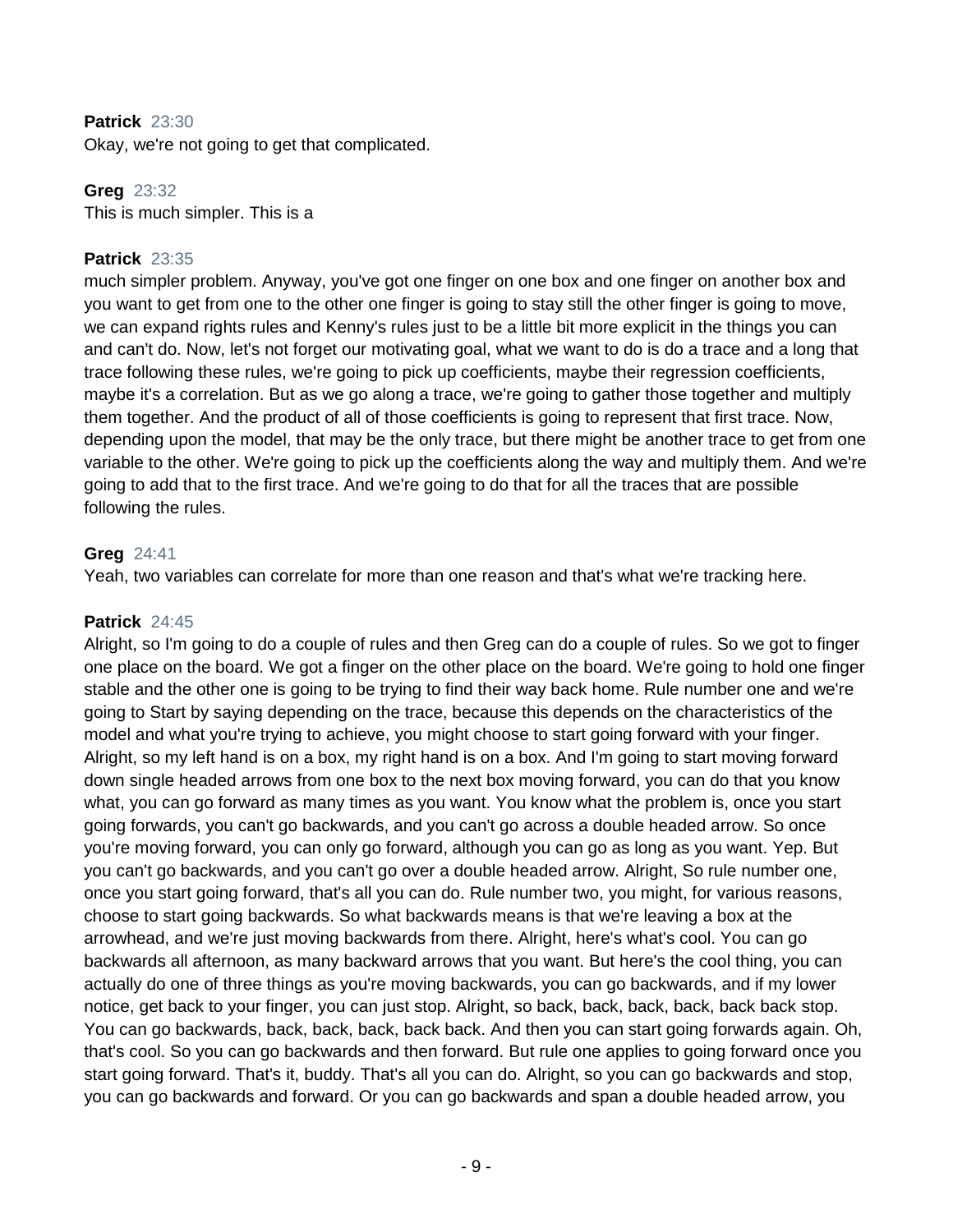crossed that double headed arrow, you can stop, you can move forward again. But you can't go backward and you can't cross another double headed arrow.

## **Greg** 26:53

What I like about these rules is that they completely map on to what makes sense when you're tracing forward, forward, forward forward. That's saying that those two variables correlate because of the influence that one has on the other direct influence. If it's one arrow, indirect, if it's multiple arrows, if you are going backwards, and then pivot to go forwards, what you're saying is that the two variables correlate because of the spurious influence of the thing that was up there where you pivoted. So these rules map on to the actual reasons that things should be correlating, I'm going to throw a third rule in here. And that is that once you cross a double headed arrow, or as you say, span a double headed arrow, you cannot span another double headed arrow. So if you cross the double headed arrow, as Patrick said, you can't go backwards. After that there is no backwards, you can only go forward or stop. One way to think about the idea that you can't go across to two headed arrows in the same trace is just because x and y correlate, which is what the two headed arrow is saying. And just because Y and Z correlate, which is what the two headed arrow saying doesn't mean that x has to correlate with z. If you think about it in terms of Venn diagrams, you could have X and Y overlapping and you could have y&z overlapping, but that doesn't mean that x and z are overlapping with each other. So in addition to Patrick's rules, a third rule is that you can only go across one two headed arrow. It's funny, we're taking what was a small set of rules that were making them a bigger set of rules. But I'm hoping that that makes it easier to follow as we're doing this on the podcast. So the next thing that I want to say is that as you're trying to get that one finger back home, you can only touch a variable once in that trace. So if there's anything about the trace, you say, but I followed the rules, I only did this, I only did that if you come back to the same variable as part of a trace, then that is not a legitimate trace. And that is sometimes referred to as the no loops rule. It keeps you from going round and around and around in systems where that would be allowed based on the structure of the path traces that you have.

### **Patrick** 28:53

So you can go forward all you want, but nothing else, you can go backward or you want, you can stop span or go forward again. And you can't touch the same variable two times in a given trace, right? Those are the core rules. So what do we do now? Well, you do that for all the legal traces, you add them up and wait for it. That is the model implied correlation between those two variables. And that is the expression that you would get, if you did the covariance algebra that Bolan is doing to my left, they're the same thing.

## **Greg** 29:30

They are the same thing. Except, and this is a really beautiful, except you can actually see the reasons in your hand, right? You go through all the covariance algebra and you get some stuff out and tada, you got the right answer. You go through the path tracing, and this trace might represent an indirect effect. And this trace might represent a spurious Association and this trace might represent something else. So you actually have this beautiful theoretical decomposition of the correlation into things that help you understand why those variables cause It's funny. So people who study mediation, really what they're doing is they're just isolating a specific type of trace between a set of variables. And if you go through it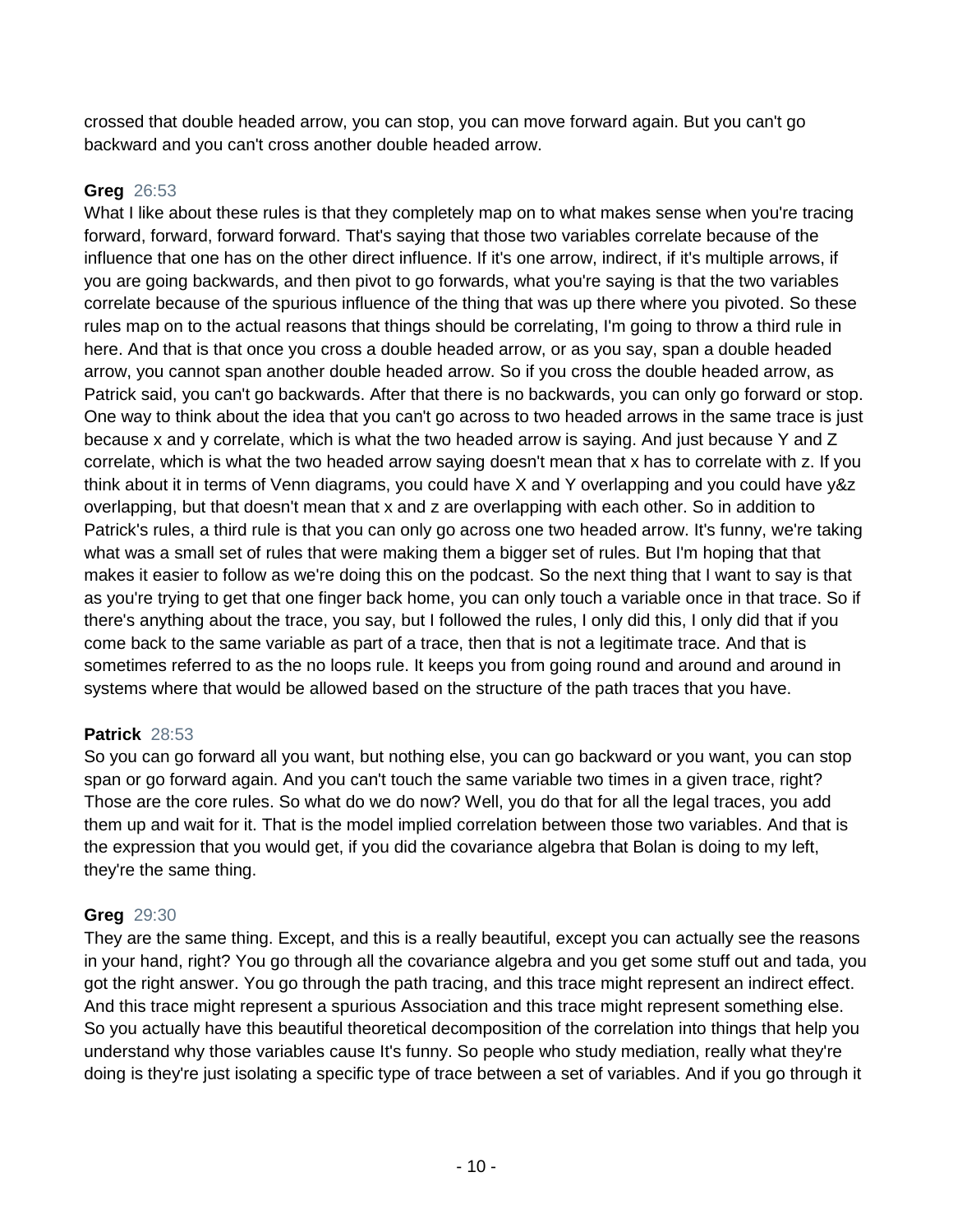at a covariance algebra level, or matrix algebra level that is buried inside there. So this is stuff people want. It's stuff that helps people understand the mechanisms that are operating.

## **Patrick** 30:18

Okay, so in the spirit of trying to visualize these things, let's work through some examples. And we can start X predicting y, okay, there are only two boxes on the board, one is labeled X, and it has a single headed arrow pointing to why put one finger on X put one finger on why, what are all the possible ways we could do that? Well, we could start going backwards and it's y to x. Well, that's it, we're done. We start going forwards, right? That's an equivalent way of doing that trace, they're not separate traces. We could go x to y. Well, that's that relation. Think about when you teach this or if you've been a student in a class, and somebody may have told you at some point, well, in a one predictor regression, the standardized regression coefficient is the Bivariate Correlation. That's right. Well, this is highlighting that the only way we can get from x to y is down that single regression coefficient in a standardized metric, which is the Bivariate Correlation.

## **Greg** 31:19

Exactly. Let's kick it up a notch. What do you say? Okay, Hancock,

# **Patrick** 31:23

let's have X to Y and Y to Z.

## **Greg** 31:27

All right. So the first thing that I'm going to say about this is that we're not just talking about one correlation here, we will be talking about what does the model imply about the correlation between X and Y, between y and z? And between x and z? I'll start with the correlation between x and y. What are all the ways I can trace one finger from x to get to another finger on why? And the answer is, there's only one way to do it, it's just slide and write down that single headed arrow. So the correlation between x and y that is implied by this model, just like in the first example we had is nothing more than that single path, that direct effect. Same thing holds for from y to z, if I put one finger on Y, one finger on Z, there's only one way to get between the two of those. And that would be whatever the path value is between y and z. Now the more interesting one is the path that goes from x to z, we asked ourselves, how many ways can my one finger on X get to my other finger on Z? And interestingly, the answer is there is only one way it is to go down from x to y, and then y to z. What that means is that the model implied correlation between x and z is going to be the product of the first path and the second path. And Patrick already talked about products as being the way that we aggregate these things within a single trace. And that totally makes sense, right? Because if it were the case, that x wound up not having any effect on y, then x would not have a reason to be related to Z either. So the idea of things being a product, even though it's rooted in algebra, and we could show why it's a product, it makes total sense, because any one of those pads breaks down, the entire chain winds up breaking down. So the correlation between x and z is just that thing that we might call a mediated effect, the path from x to y times the path from Y to Z, done and done,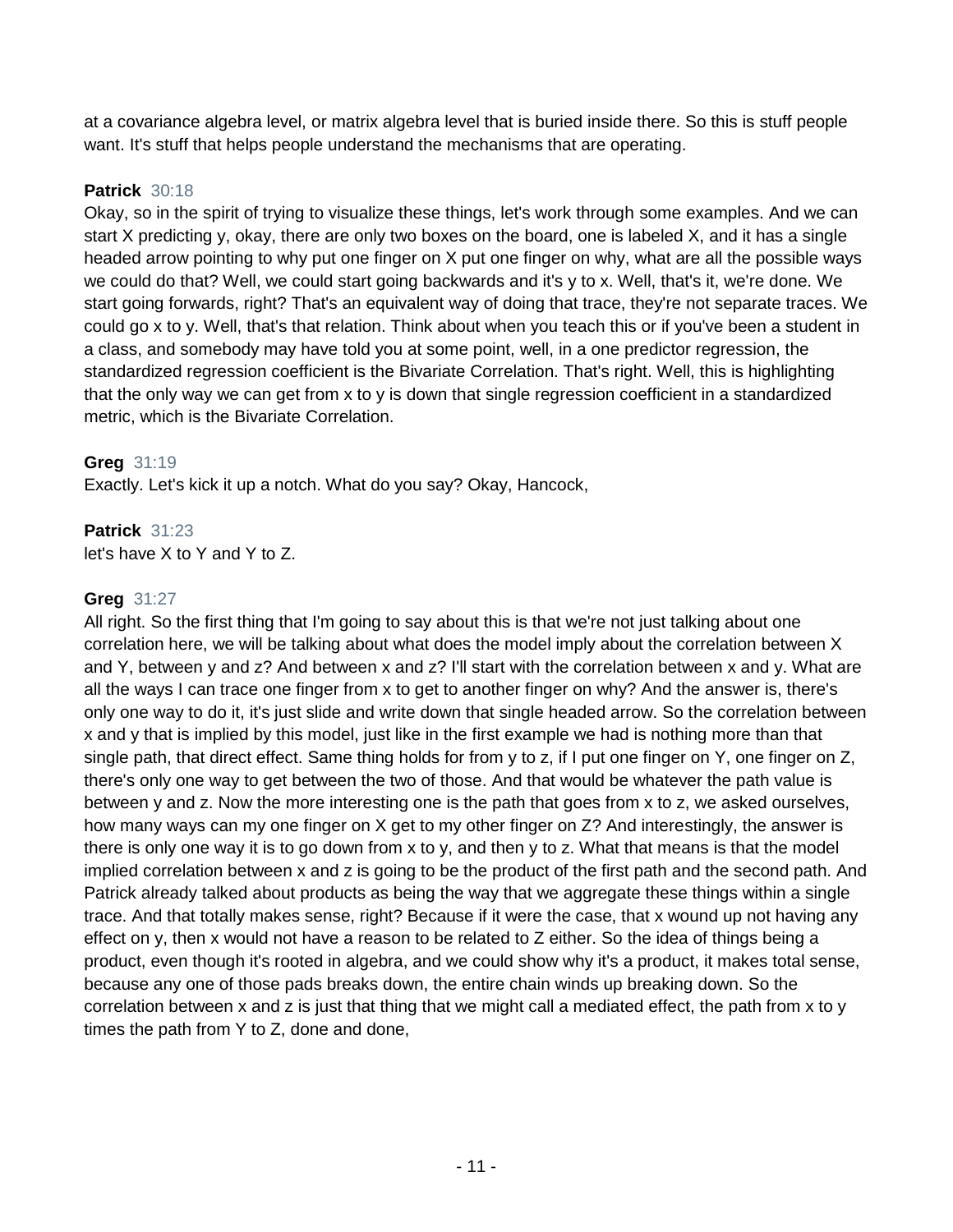### **Patrick** 33:08

you just go forward from x to z, or you could equivalently start and go backwards from z to x. Remember, those are not separate traces. Those are equivalent ways of doing the trace. But there are a couple of really interesting things from this as well. What don't we have in that path model? Well, we don't have a direct effect from x to z that bypasses why, well, wait a minute, what does that imply? As Greg just said, The only way to get from x to z is through y. So it's a total mediation, that effect is completely mediated? Well, we have an over identified model there. Why? Because we imposed a restriction that x cannot directly predict Z bypassing y. That's right. There's no direct X to Z effect. Well, what are the implications of that? First, we have one degree of freedom. And so we have a test of model fit because we've imposed a restriction. And that restriction is we're not allowing that effect to be there. But what else does that mean? Well, as Greg implied, the correlation between x and z has to be completely reconstructed by the extra y and y to z effect. Well, we have a test of model fit. What if we get a test that indicates Ooh, wow, your hypothesized model does not fit your observed data? Well, well, that implies that the correlation that is imposed by the model does not closely correspond to that that we observed in the sample. Well, what does that mean? It's Whack a Mole. Right? It's we've talked about Whack a Mole before. That's right. If there is an x to z effect, and we remove that, that effect wants to be there to reproduce that correlation, but we're not allowing it

### **Greg** 35:00

I love everything about this teeny tiny example, because it illustrates so many things already. You know, what we are saying with this model from  $X$  to  $Y$  to  $Z$  is that the three correlations that those variables have x, y, y, z and z are theoretically governed by only two moving parts, the path from x to y and the path from A to Z. So, we're saying three correlations are explained by two parameters. That's where one degree of freedom comes from, with this model, the idea that we have been done you call degrees of freedom measures of courage. Yeah. Isn't that how you refer to it, someone was courageous enough to say, any potential path from x to z is zero. That is guts saying that there's a path from x to y, or from y to z is saying, Well, I don't know. It could be something there. I don't know how big it is saying that there's no path from x to z is you going? It is zero, I have no need for that path. And so as Patrick said, that opens up the opportunity for misfit. But it also opens up the opportunity for our model to flex a little bit and say, Heck, yeah, I can do this, I can explain those three correlations with only two parameters. I got this. So assessing, fit and assessing misfit.

### **Patrick** 36:06

And where do you pay the Reaper? Remember, folks, you always got to pay the Reaper. Let's say that X to Z wants to be there. Alright, so you bellied up to the bar. And you took two fingers of whiskey and threw it back and slammed the shot glass down and said, I believe the relation between x and z is wholly mediated by why? Well, what if it's not, but we force that onto the model? Well, the model is going to try to reproduce that x z correlation as closely as possible. Yeah, if there's a direct effect that you've pulled out, this is how Whack a Mole operates. That increases the potential that that x to y and y Dizzy relation is going to try to pick up the omitted X to Z effect, because it's frantically trying to get the model implied correlation as close as it can to the sample correlation. And you're going to get a biased mediated effect, because it's trying to pick up the effect of the omitted direct effect.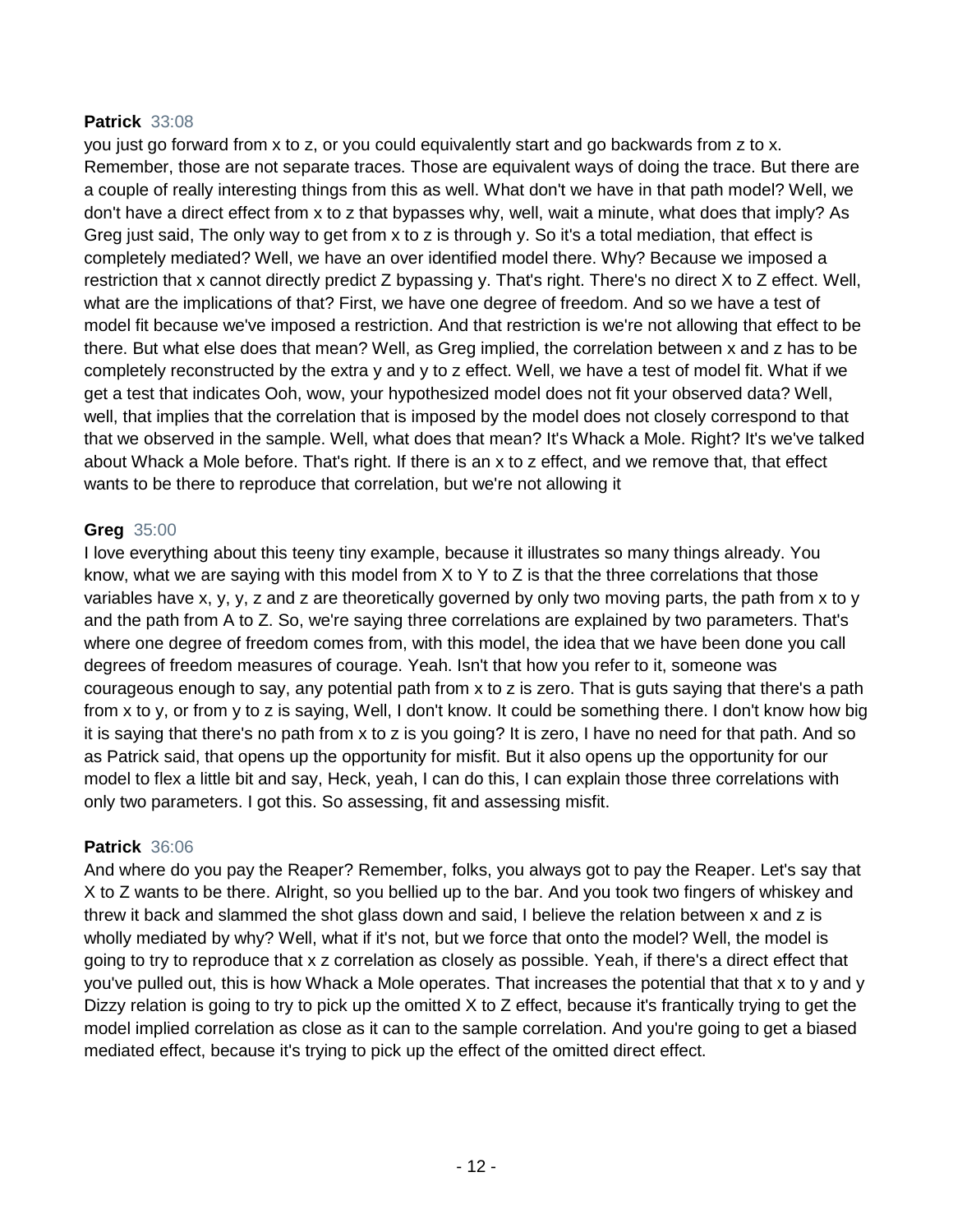#### **Greg** 37:14

Yep, the two path values that you have to adjust are not just trying to serve the relations between the variables at the two ends of those paths, but between the two variables at both ends of that particular model.

#### **Patrick** 37:25

Alright, buddy, I'm going to shove you harder. Okay, when you got a picture on the whiteboard, we're going to add a second predictor. So we have x one and x two. And the two boxes are connected with a double headed arrow. Why? Because our exogenous variables are allowed to correlate with one another. But we're not saying one determines the other. Okay? They are just correlated. So we have two correlated predictors, x one and x two, both have a single headed arrow to y, and only y then predict Z. Okay? All right. So it's very similar to our prior one. But now y is jointly determined by x one and x two, walk us through the path tracing rules, because that just got more interesting.

#### **Greg** 38:09

Yeah, so it's kind of shaped like a hand mirror, or maybe you've got this thing up at the top that involves the two x's, it comes down to a point at y and then it goes from y down to the bottom of z, we got four variables and four variables are going to correlate a total of six ways x one with x 2x, one with y x one with z x two with y x two with Z, Y with Z six correlations that this model is trying to explain. And this model has four moving parts, the correlation between x one and x two, the paths that each of those have into y, and the path from Y to Z. That's all you got to build what you need here. So if I do my tracing, I can start with x one and x two, how many legal ways can I get from, let's say x one to x two? And the answer is one way, I just trace my little way across that two headed arrow that span and the two are joined together, there is no other legal way. If I take x one, and I go down to Y, I have gone forward, I cannot pivot and go back up to x two. So that's it. I'm done. x one and x two correlate because the model said they correlate Done and done as far as they're concerned, with x one and y, there are actually two ways that I can get between them. The direct effect that x one has on Y, and what sometimes called the unanalyzed Association, where you go from x one across the two headed arrow to x two, and then down from x to y. That's referred to as an unanalyzed. Association because it contains a two headed arrow. It's not unanalyzed in the sense of us not doing the math, it's unanalyzed in the sense that we're not literally modeling the mechanism that's responsible for that two headed arrow. So two sources of correlation, two legal traces from x one to y. And when we add those two traces together, that is the model implied correlation between x one and y. And you know what, everything I just said flips for x two also, there are two ways to get from X to Y. Now thinking about how things connect to Z, how would you get from x one to Z. Well, there's that indirect effect that goes from x one to Y to Z. That's a legal trace. And there's an unanalyzed association that goes from x one across the two headed arrow to x two, and then x two causally to y, and y, causally to z, I have two traces that get me from x one to Z, add those together, that is the model implied correlation between x one and z. And there's another one just like it from x two that mirrors that perfectly, so I won't go over it. The last piece of this puzzle is how Y and Z correlated according to this model. And I'm torn. Is that easy? Is that hard? Let me think about that for a second. Certainly, if I got one finger on why one finger on z, I can get those kids together pretty easily by just taking one finger from y and moving it over to Z. That's a direct effect. And that is an absolutely legitimate source of correlation between y and z. If I'm sitting on Y, though, it is completely legal for me to go back up to x one, that's a legal path. And it is legal for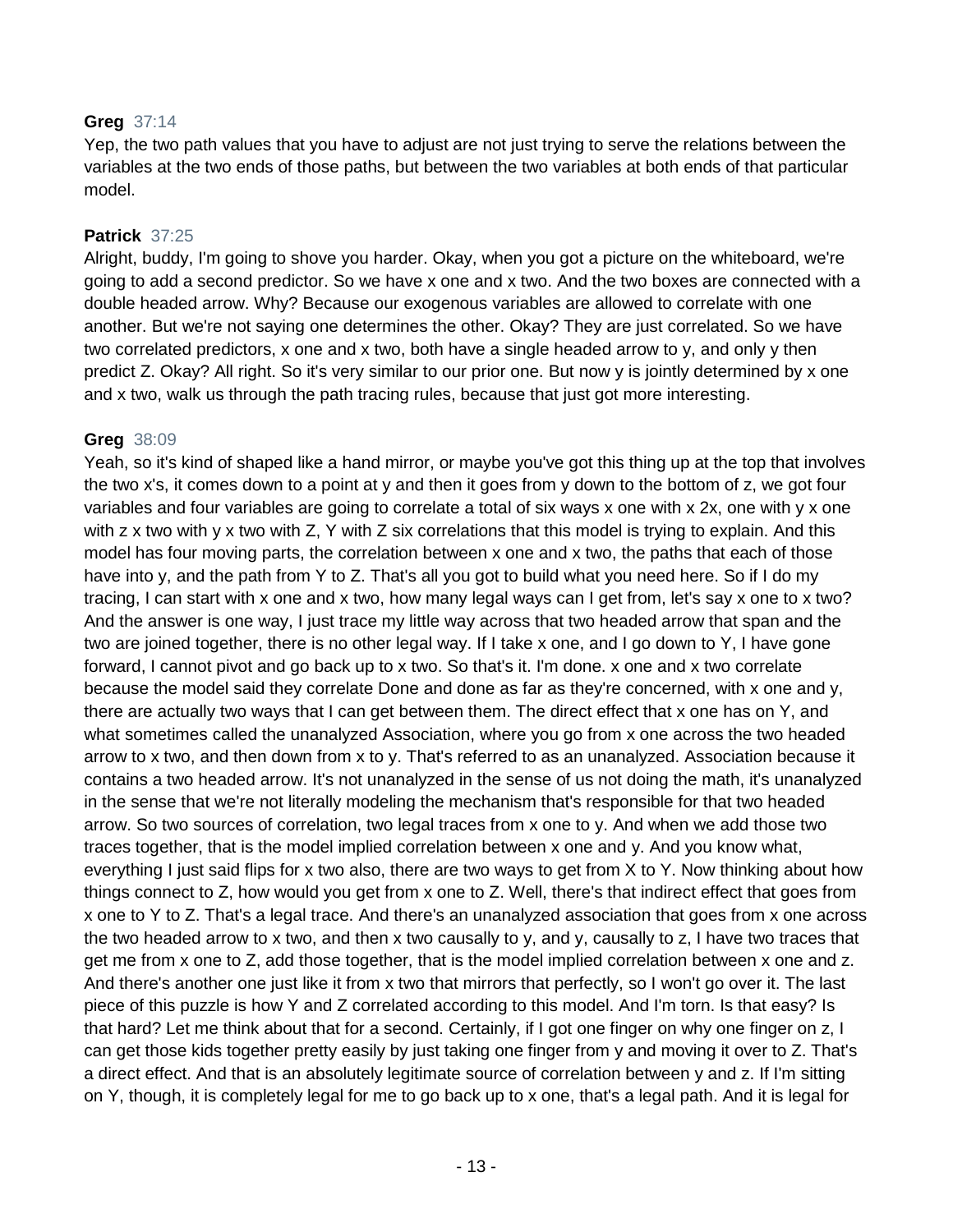me to go from x one across the two headed arrow over to x two, well, where do I go now? Well, I would come back down to why and then all of a sudden warning sirens would go off, because I would have touched the same variable twice in my trace. So if I was thinking, I was gonna take a little stroll around the park up by the x one and x two, come back to y and then go down to Z, and not allowed to do that. So that means that the model implied correlation between y and z is nothing more than the direct effect that Y has on Z. And that is a full reckoning of all six correlations among the variables as a function of the four parameters in this model.

### **Patrick** 41:31

And think about the restrictions we've imposed. This model has two degrees of freedom. In the path tracing rules, it's very clear how we're getting those x one cannot directly impact z, x two cannot directly impact Z, they can only impact z through their influence on Y. So looking at the path diagram and thinking about the path tracing rules, you immediately see, that model has two degrees of freedom, because we removed those two effects Beautiful. Now when we talk about doing a priori tests of our hypothesized model, our chi square test statistic is evaluating what is the impact of removing those two parameters from the model in our ability to reproduce those six correlations, if air quotes it is non significant, the chi square, then we're tempted to conclude that we do a pretty good job reproducing those correlations without those two direct effects. If it is air, quote, significant, we're tempted to say, oof, you know what the model is implying that we're really not able to reproduce those x one to Z, or x two to Z correlations by omitting those direct effects. The modification index is saying, Hey, dude, right? The MMI is like this kind of creepy guy in an alleyway,

### **Greg** 42:59

buddy, give me a kid, reduce your chi square by a

### **Patrick** 43:03

few just put that single headed arrow, well, that's what it's literally doing is saying, if you were to put the direct effect from x one to z, then we would be better able to reproduce that correlation. But here's the poke in the eye is if you put both of those direct effects in the model is what we call saturated, we have imposed no restrictions. And you know what, we are going to perfectly replicate that correlation, because we've saturated every possible way we can get from x one to Z, and from x two to z. So how proud of yourself should you be by being able to reproduce that perfectly, none at all.

### **Greg** 43:45

That's right, it's not a big achievement to be able to fit into sweatpants. Because they stretch all over the place, it's a big achievement to be able to fit into a suit of armor, right? The more restricted it is, the more of a test it places on you.

### **Patrick** 43:58

The other thing to highlight is the importance of the correlations among your exogenous predictors. We forget about those a lot of times it's like, Oh, we got our predictors, their demographics, we're controlling and removing for them. But go back a couple of minutes to what Greg described. If we're trying to see how x one relates to Z, one way is the x one to y to z, but the other one is the X one's correlation to x two, that goes to y that goes to Z, right, as these two guys hang out together, they are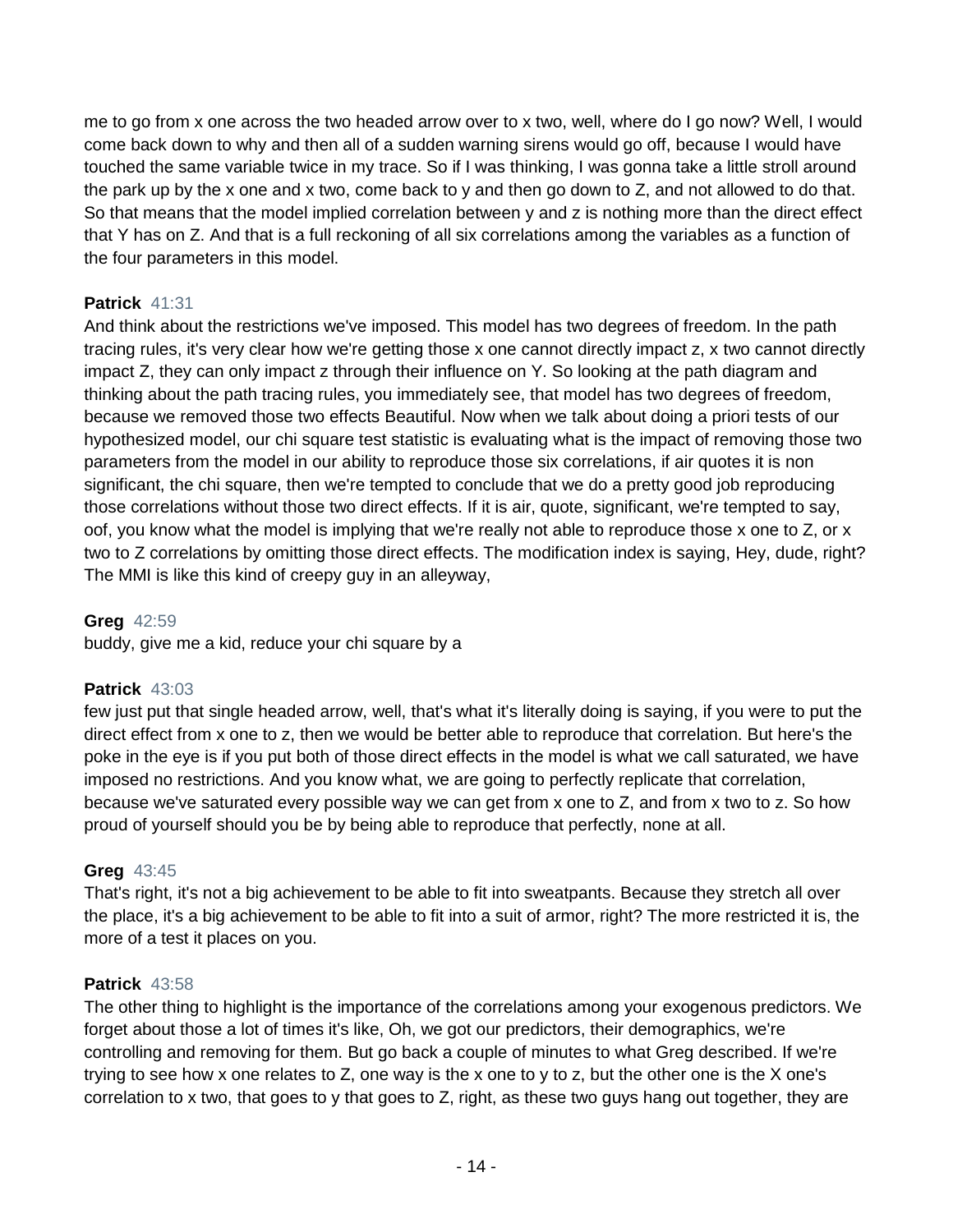related to one another. And so what x two is doing impart relates to how x one is related to z itself. Now let's take a model that we wouldn't normally do, but it makes the point let's say that x one doesn't predict y or z, that x one is somehow just hanging out there and is correlated with x two, and x two predicts y to Z, the model still implies a correlation between x one and Z. How? Well x one is related to x two and x two predicts y that predict Z. Right? All right. This is like getting arrested for being the driver of the getaway car. It's like I didn't do it. I didn't hold up the bank. It's like, Dude, it's the friends you're hanging out with. And so one thing path tracing rules do is makes us really appreciate how all the variables relate to one another in our model, I like it. Okay, Wiseguy, things seemed easy enough when we have observed variables. Let's back the truck up a little bit and say, What about a confirmatory factor model. So we're going to go up to the whiteboard, and I'm just going to make things up, we're going to have five observed variables that load on factor one, and we're going to have another five observed variables that load on factor two, and we're going to log factor one to covary with factor two. So we have five indicators each on two latent variables, and the latent variables correlate with one another. Talk to me about how do we reproduce element by element or 10? By 10 correlation matrix,

## **Greg** 46:15

you are giving me a 10 variable model to do in a podcast? Is that what you're saying?

## **Patrick** 46:21

And what you're saying is, is you're gonna whine about it? Oh, no,

### **Greg** 46:24

hold my guinea pig. Here we go. I got five indicators of factor one, five indicators of factor to what this model is saying. Overall, I'm going to ease into the path tracing in just a second. What this model is saying overall, is that the first five variables correlate because they're influenced by something in common a factor. The second five variables correlate because they have something in common, that second factor and the first set of variables Y one to y five, the second set of variables, y six to y 10, they correlate with each other, because the factors that govern them correlate with each other. That's the conceptual orientation. Now as a path tracer, I am not going to drag you through the what would it be like 45 correlations that we have operating here, 10 times nine divided by two, there we go. So I only need to take you through a couple because they stand for all of the rest. If I want to know why y one and y two correlate with each other, but one finger on y one, one figure and y two, they are both indicators, that first factor, I just move my finger from why one backwards up to the factor and forward down along the second path. And what do I have, I have a trace that includes the first loading times the second loading Done and done, there is no other legal way to get between variables one and two. In fact, the correlations among all variables Y one through five have that exact same pattern, and the correlations among all variables, y six through y 10. All follow that exact same pattern up to the factor and down, there's no more tracing that you can do every model implied correlation of variables within their respective sets are the products of two loadings. Now if I want to get from a variable that's in that first block y one through y five to a variable that's in the second block y six through y 10. Easy peasy. Let's say I got one figure on y one, which is the first indicator of that first factor, and I got one finger on y six, the first indicator of the second factor, how do I get between those two, there's only one way to do it, I take my y one, slide backwards up that loading path, pick up that loading, go across the two headed arrow, pick up the correlation between the two factors, and then slide down that loading path to y six,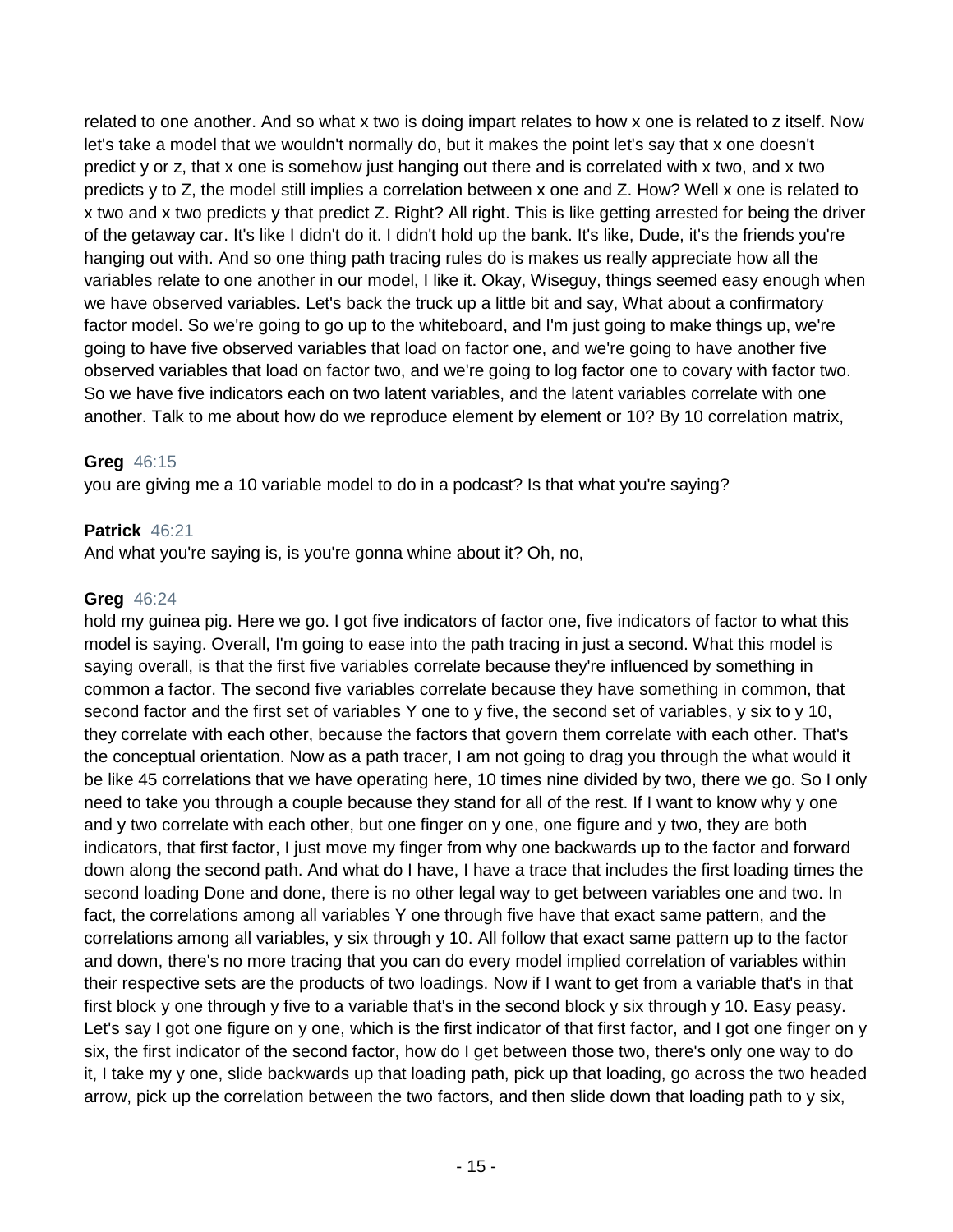that's it, there is no other way to get between the two. That means that the correlation between those two is a loading that we could call lambda if you wanted across the correlation between the two factors, which we could call psi, and then we could go down the other loading path, which is another example of a lambda. So in that case, the correlation between any variable in the first set and any variable in the second set is going to be a loading times the factor correlation times the loading in Greek lambda, psi, lambda,

### **Patrick** 49:05

a couple of things that this then highlights first, Greg is using the rules, we can go backwards, we can go over a single span, and we can go forwards again. Now notice that Greg said, You go up in lambda, you go over psi, and you go down another lambda. So what is the correlation between two items on different factors? It's lambda psi lambda, one of the most famous matrix expressions in factor analysis is wait for it, lambda psi lambda prime, and then we have plus theta epsilon for reasons that we won't talk about here, but what is that lambda side lambda prime, when you do that matrix valued function of lambda psi lambda prime, lambda is going backward along that factor loading psi is going across the covariance in lambda prime is moving forward along that loading. To the other variable. So notice the lambda side lambda pattern in that it's exactly doing the path tracing rules out the level of the matrices. Yeah. Alright, smart guy, I'm going to change a factor correlation to our regression coefficient. Same deal, five indicators on the first factor five indicators on the second factor. But now factor one has a directed one headed arrow predicting factor two, it's a regression coefficient. What are the implications of that

### **Greg** 50:32

a lot from a theoretical standpoint, where, you know, in the previous model, that was a confirmatory factor model where the two factors correlated with each other, what we were saying was that neither factor causes the other they likely are related to each other because of some forces that exist outside the model. This model where you say factor one influences factor two, that took some guts, right, that says that you have a theoretical reason for one of those things to be influencing the other. From a path tracing standpoint, it is not going to make any difference. If I want to know how the first five variables again, we'll call them y one through five, how those correlate with each other, it's still just going to involve two loadings tracing from one variable up down to the other variable, same thing for the variables that are in the other set. So then what happens when we want to get from variables one through five to six through 10, it's the same, imagine tracing your way from y one through five to y six through 10. You just go backwards up your loading, you go across the structural or causal path from the first factor, the second factor, and then downloading path to the other. So all we have really done is replaced what was a factor correlation in our trace previously that Patrick had called psi with a structural path that we could, for example, call gamma, everything tracing wise winds up amounting to the same thing.

## **Patrick** 51:50

And once we're at this model, this is a structural equation model, we have multiple indicators on one factor, we have multiple indicators on another factor, we're regressing the second factor on the first now we're off to the races have a third factor and what we started with 15 minutes ago of x two Y to Z. Well, now you have factor one to factor two, factor three, everything scales up exactly the same picture, a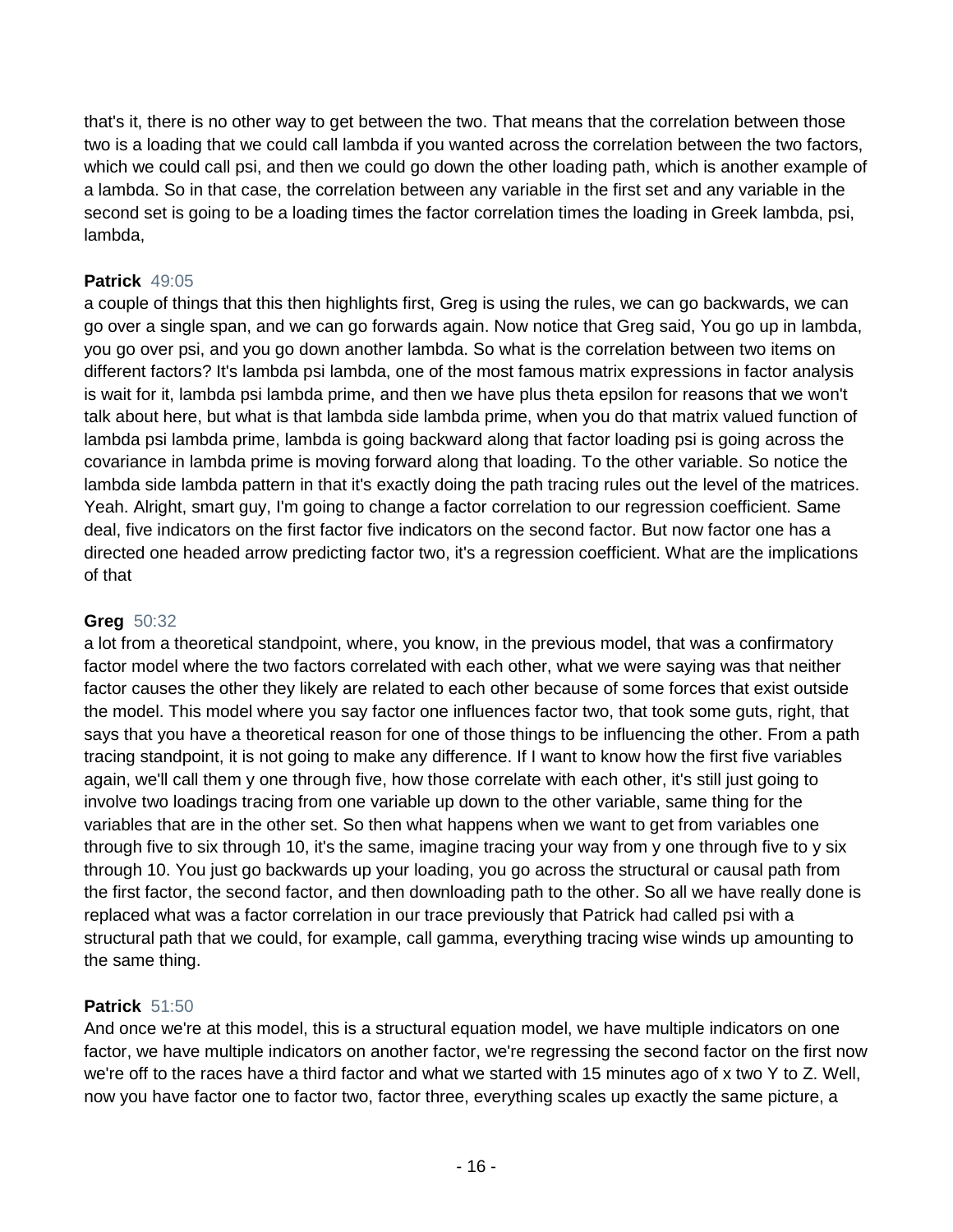crazy complicated model. Because here's where Bolan ultimately won that contest, we had the chalkboard, because one of the challenges is in complicated models, you have to figure out all the legal traces. Yeah. And in a complex model, there might be six or seven or eight different traces that go into that component. But you know what, tough crap. Yeah, that's what the model is implying. What I mean is, is that's the point of path tracing is sometimes what you think is part of the model. That's way out in western Kansas that nobody's ever been to before. That actually relates to how two variables are correlated downstream, because Milo and Otis get thrown in a box and dropped in a raging river, and they go all the way out to Kansas, and then come all the way back. And that long trace is part of what your model is imposing about how the variables relate, not only from a statistical standpoint, but from a conceptual, substantive theoretical standpoint,

### **Greg** 53:24

apologies to people in Western Kansas,

### **Patrick** 53:26

you know, what is I have gotten two or three speeding tickets in western Kansas. One of which a state trooper asked me if I was able to read, I was taking exception to the ticket.

### **Greg** 53:40

It's always a good strategy to take exception to the ticket.

### **Patrick** 53:45

Especially if you like getting tased.

### **Greg** 53:48

Officer, I have a couple of questions about this. But yeah, Patrick is exactly it doesn't matter how damn big the model gets, it just doesn't matter. Patrick, and I routinely work with people who might have 60 variables in a model. They're all over the whiteboard, the same rules apply. Why does each pair of variables correlate, you just go from one to the other end? That is what's under the hood, whether you express it in matrices, whether you express it in covariance algebra, whether you do it as path tracing, those are the mechanisms under the hood, those are the model implied correlations. Those are the reasons variables relate the way that they do or don't relate. Those are going to be the sources of your fit. Those are going to be the sources of your misfit. It's just a beautiful system.

### **Patrick** 54:32

And it makes you so appreciate the fabric of how all of the variables relate to one another. So I met with a student who had a very complicated model and they were getting these residuals among their observed in model implied covariances at the end part of the model, the distal dependent part, and I made a comment about well, you may have misspecified some of your predictors and they kept insisting nobody Those aren't involved in this, those are over in this part of the model. And when you do the path tracing, and you see Oh, holy cow, I can go back back back over this exogenous covariance and then forward, forward forward. Oh my gosh, they're integrally related to how your dependent variables are related with one another. Yep. So why then, are we talking about this? Well, there are some advantages. Just to reiterate, as we head toward the exits here, the biggest one is just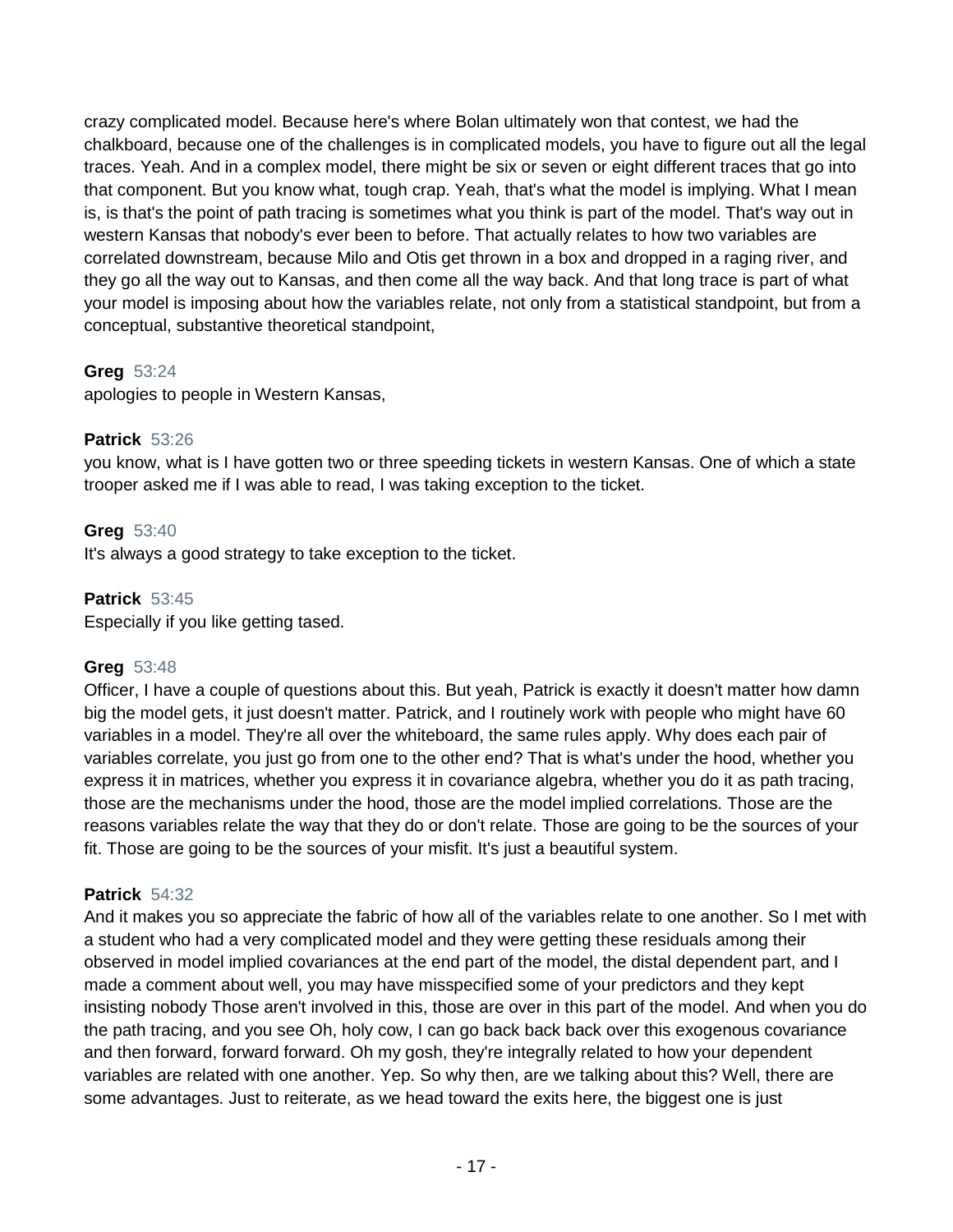developing this understanding of how every pair of variables in your model relates to one another. And in the covariance algebra, and in the matrix expressions, that is not always as salient as it is, when you take your two fingers and say, what are all the ways I can get from one finger to the other finger?

### **Greg** 55:51

Yep, it's probably quite clear that I love path tracing, I love it. For some of the reasons that we've talked about that it helps us to really visualize all the sources of why variables are related, it also helps to tie together lots of ideas that exist elsewhere. So certainly that these ideas go on to the unstandardized model, where we talk about decomposing y variables covary. Specifically, rather than just correlate, we can decompose variances, all of those things. But all of those damn formulas that you had to remember, throughout all of your statistics classes, for example, you might have had to memorize the formula for a standardized regression coefficient in a two predictor model, where the formula for a partial correlation or a semi partial correlation, all of those things, and they existed as the separate things that you had to commit to memory. And what I will tell you is that all of those things are just path tracing every last one of them. If you want to understand how a partial correlation works, all you have to do is draw the picture for it. And the formula for partial correlation just falls out of the path tracing. Same for standardized regression coefficients as a function of other aspects of the model, the variance of a composite of a variety of variables that is just path tracing. So I love it when the world distills down to just a few very simple rules that govern everything else. And path tracing is just one of those elegant things that helps you understand so many other things.

### **Patrick** 57:15

So when canon was doing the covariance algebra, and I was frantically trying to find all the possible traces through the path diagram, it didn't seem like a shortcut that turned into a lot more work. But oh, my gosh, we have this model implied correlation between these two variables. Here are all the components that are contributing to that. And here is what it implies for your theory. And your research hypotheses is I know, this thing is way over on the left, and I know this other thing is way over on the right, but this is how your model is saying these two relate to one another. If you

#### **Greg** 57:55

don't mind. Now, I'm going to go sit where it's a lot warmer, please. Sure,

#### **Patrick** 58:02

sure. Let's wrap up with it being about you.

#### **Greg** 58:05

Yeah. Before I remove my mitten, can you guess which finger I'm holding?

#### **Patrick** 58:11

As always, everyone, thanks for your time. We hope you've had half as much fun as Greg and I have had.

#### **Greg** 58:17

Alright everybody, take care. I'll talk to you later.